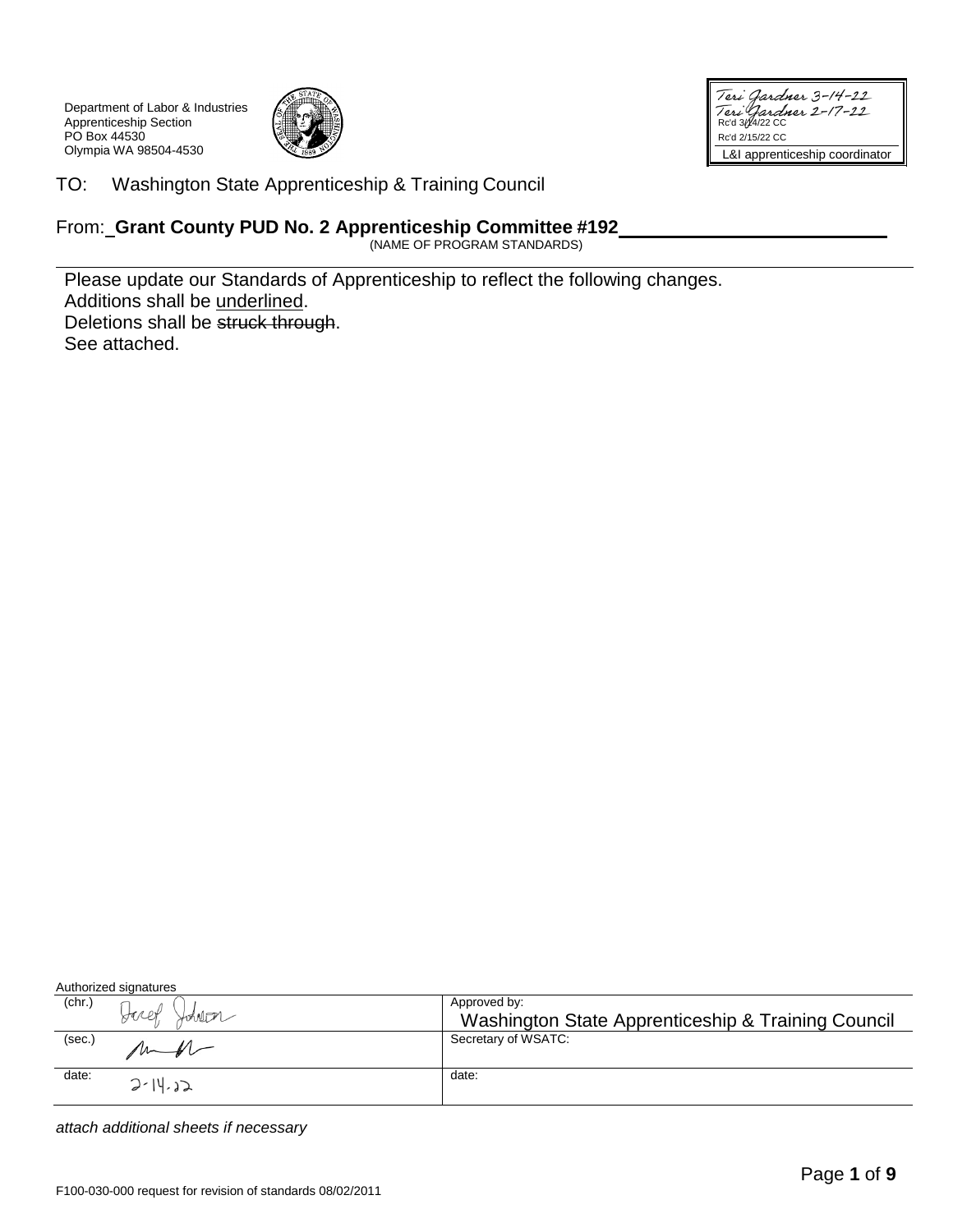| Occupational Objective $(s)$ : | SOC#       | <u>Term</u> [WAC 296-05-015] |
|--------------------------------|------------|------------------------------|
| <b>METER RELAY TECHNICIAN</b>  | 49-9012.01 | 7000-6000 HOURS              |
| FIBER NETWORK TECHNICIAN       | 49-9052.00 | 4000 HOURS                   |

### **IV. TERM OF APPRENTICESHIP:**

**The term of apprenticeship for Power System Electricians, Power Plant Operator, Electronic Technician, Hydro Electrician, Hydro Mechanic, and Lineman Lineman, and Meter Relay Technician apprenticeship positions shall be 6000 hours of reasonably continuous employment and experience in the principal operations of the trade, and at least 144 hours per year in courses of study in subjects related to the trade.**

**The term of apprenticeship for Power System Electrician and Meter Technician Fiber Network Technician apprenticeship positions shall be 7000 4000 hours of reasonably continuous employment and experience in the principal operations of the trade, and at least 144 hours per years in courses of study in subjects related to the trade.**

#### **V. INITIAL PROBATIONARY PERIOD:**

**C. All apprentices employed in accordance with these Standards in all occupations except Fiber Network Technician shall be subject to a tryout or probationary period not exceeding the first 1000 hours of employment. The probationary period for Fiber Network Technician shall not exceed the first 800 hours of employment.**

#### **VII. APPRENTICE WAGES AND WAGE PROGRESSION:**

c. Wage Progression Schedules

**The current wage progression for Power System Electricians, Power Plant Operators, Hydro Mechanics, Electronic Technicians, Hydro Electricians, and Lineman Lineman, and Meter Relay Technician under this agreement is:**

**B. The current wage progression for Meter Technicians Fiber Network Technician under this agreement is:**

| <b>Step</b>    | Hour Range or competency | Percentage of journey-level wage |
|----------------|--------------------------|----------------------------------|
|                | step                     | rate $*$                         |
|                | $0000 - 1000$ hours      | 74.07%                           |
| 2              | $1001 - 2000$ hours      | 76.95%                           |
| 3              | $2001 - 3000$ hours      | 79.87%                           |
| 4              | $3001 - 4000$ hours      | 82.79%                           |
| 5              | 4001<br>5000 hours       | 85.63%                           |
| 6              | 6000 hours<br>5001       | 88.48%                           |
| $\overline{7}$ | <u> 6001</u><br>ліірс    | <b>91.30%</b>                    |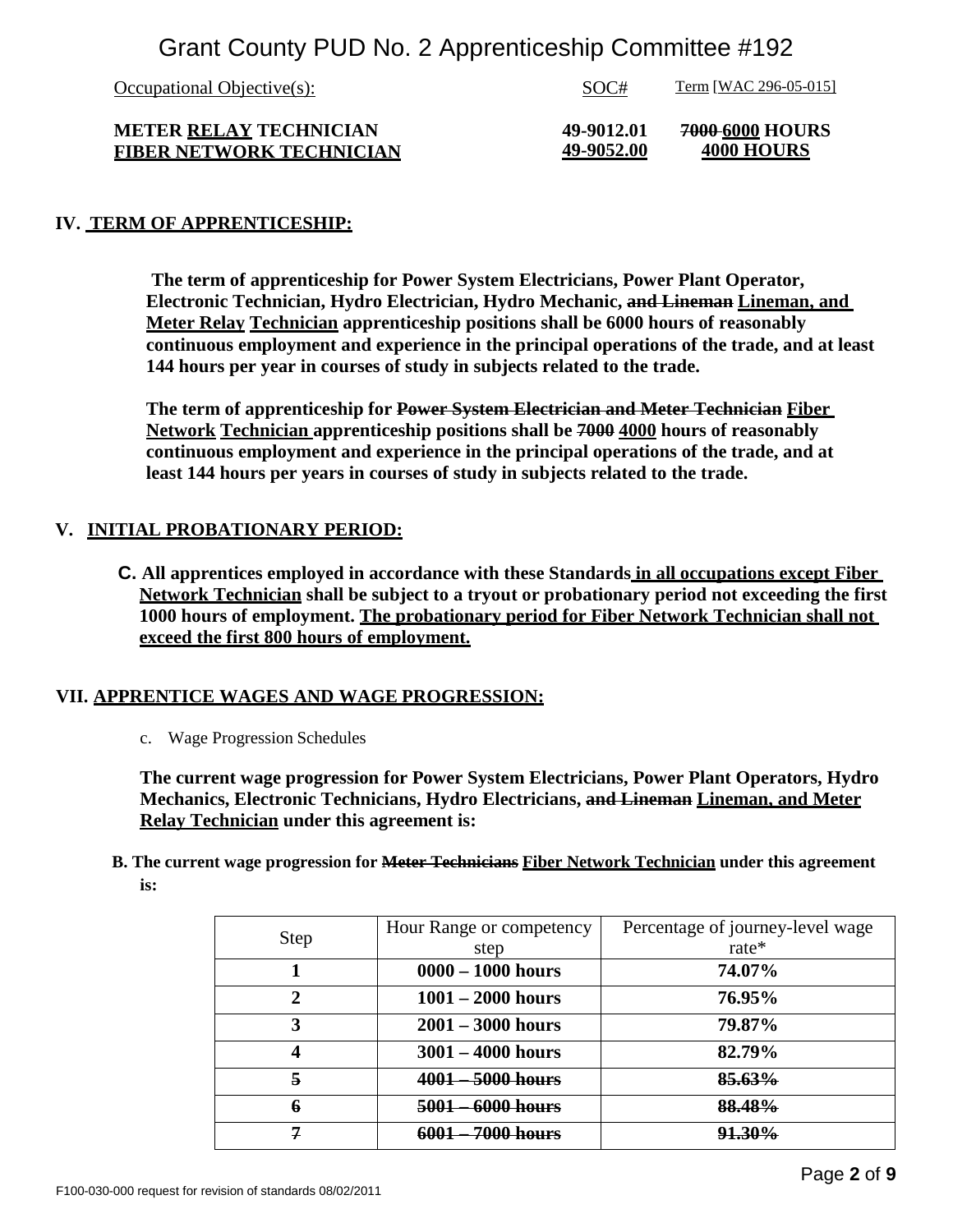# **VIII. WORK PROCESSES:**

| A. Electronic Technician:                                        | <b>Approximate Hours</b> |
|------------------------------------------------------------------|--------------------------|
|                                                                  |                          |
| 2. Safety meetings inspection and care of safety equipment 100   |                          |
|                                                                  |                          |
|                                                                  |                          |
|                                                                  |                          |
|                                                                  |                          |
|                                                                  |                          |
|                                                                  |                          |
| 10. Maintenance and repair of electronic test instruments300     |                          |
|                                                                  | <b>Total Hours: 6000</b> |
|                                                                  |                          |
|                                                                  |                          |
| a. Compliance, CIP Procedures and guidelines                     |                          |
|                                                                  |                          |
| a. Meetings, Inspection and Care of Equipment                    |                          |
|                                                                  |                          |
| a. Standards and Diagrams                                        |                          |
|                                                                  |                          |
| a. Mobile/Portable                                               |                          |
| b. Telemetry                                                     |                          |
| 5. Communications Systems                                        | <b>1000</b>              |
| <b>a. Fiber Transport Systems</b>                                |                          |
| <b>b. Microwave Transport Systems</b><br>c. Network Architecture |                          |
| d. Security Systems                                              |                          |
| e. Baseband Systems                                              |                          |
|                                                                  |                          |
| a. Switching                                                     |                          |
| <b>b.</b> Routing                                                |                          |
|                                                                  |                          |
| a. Analog                                                        |                          |
| b. VOIP                                                          |                          |
| a. Wholesale Fiber / Wireless                                    |                          |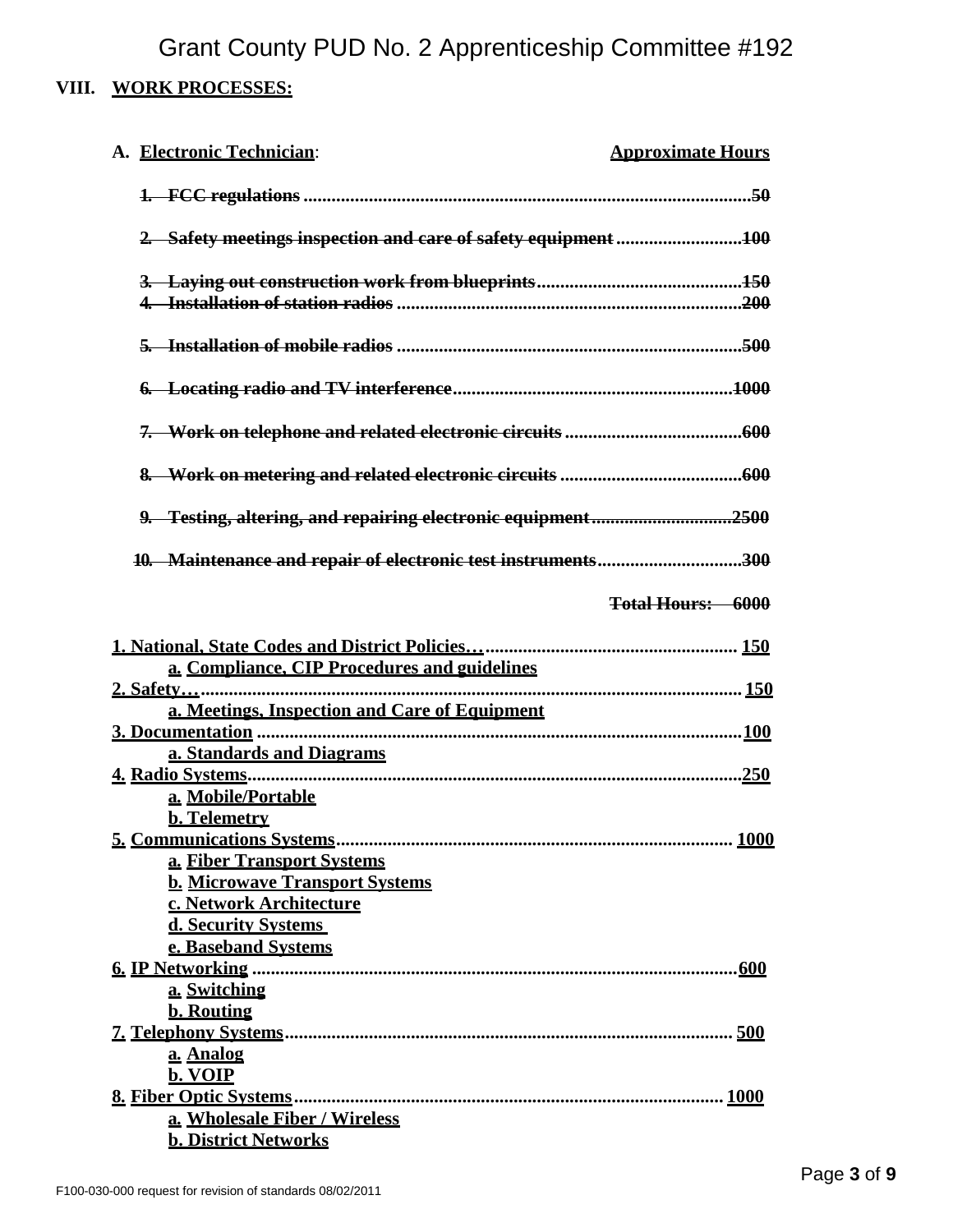| c. Inside/Outside Plant                                                                     |                               |
|---------------------------------------------------------------------------------------------|-------------------------------|
|                                                                                             |                               |
| a. EMS/GMS                                                                                  |                               |
| $b.$ IP                                                                                     |                               |
| c. Analog                                                                                   |                               |
| d. Protocols                                                                                |                               |
|                                                                                             |                               |
| a. Electrical, Electronics, Radio Frequency Theory                                          |                               |
| <b>b. Electronic and Radio Frequency Components</b>                                         |                               |
| c. Basic and Advanced Circuit Theory                                                        |                               |
|                                                                                             |                               |
| a. Calibrations                                                                             |                               |
| <b>b.</b> Storage, handling and usage                                                       |                               |
| c. Testing Procedures                                                                       |                               |
|                                                                                             |                               |
| a. Installation                                                                             |                               |
| <b>b. Maintenance and Testing</b>                                                           |                               |
|                                                                                             |                               |
| a. Construction Practices, terminations,                                                    |                               |
| <b>b. Maintenance, Records, Drawings and Trouble Ticketing systems</b>                      |                               |
| c. Tower Climbing and Safety                                                                |                               |
| d. Procedures and Documentation                                                             |                               |
|                                                                                             | <b>Total Hours: 6000</b>      |
|                                                                                             |                               |
| E. Meter Relay Technician:                                                                  |                               |
|                                                                                             |                               |
|                                                                                             |                               |
| 12. On-the-job training under the supervision of a Distribution Dispatcher Station Operator |                               |
|                                                                                             | <b>Total Hours: 7000 6000</b> |
|                                                                                             |                               |
| <b>F. Power Plant Operator:</b>                                                             | <b>Approximate Hours</b>      |
|                                                                                             |                               |
| 1. Safety-Related: Safety meetings, morning meetings, job briefs 250                        |                               |
|                                                                                             |                               |
|                                                                                             |                               |
| a. Inspection of Dam Structure                                                              |                               |
| <u>— b. Fish Ladders</u>                                                                    |                               |
| - e. Fish Bypass                                                                            |                               |
| - d. Spillway Structure                                                                     |                               |
| <b>- e. Powerhouse Structure</b>                                                            |                               |
| -f. Project Integrity                                                                       |                               |
| <u>— g. Security</u>                                                                        |                               |
| 3. Operations of Equipment Training and Competency:2500                                     |                               |
| a. Powerhouse Equipment including but not limited to Turbines, Governors,                   |                               |
| <b>Generators, Exciters Generating Unit Auxiliary Equipment, and Emergency</b>              |                               |
| <b>Engine Generator</b>                                                                     |                               |
| b. Plant Systems including Fire, Water, Oil, Air, Sewage, Drainage, and HVAC                |                               |
|                                                                                             |                               |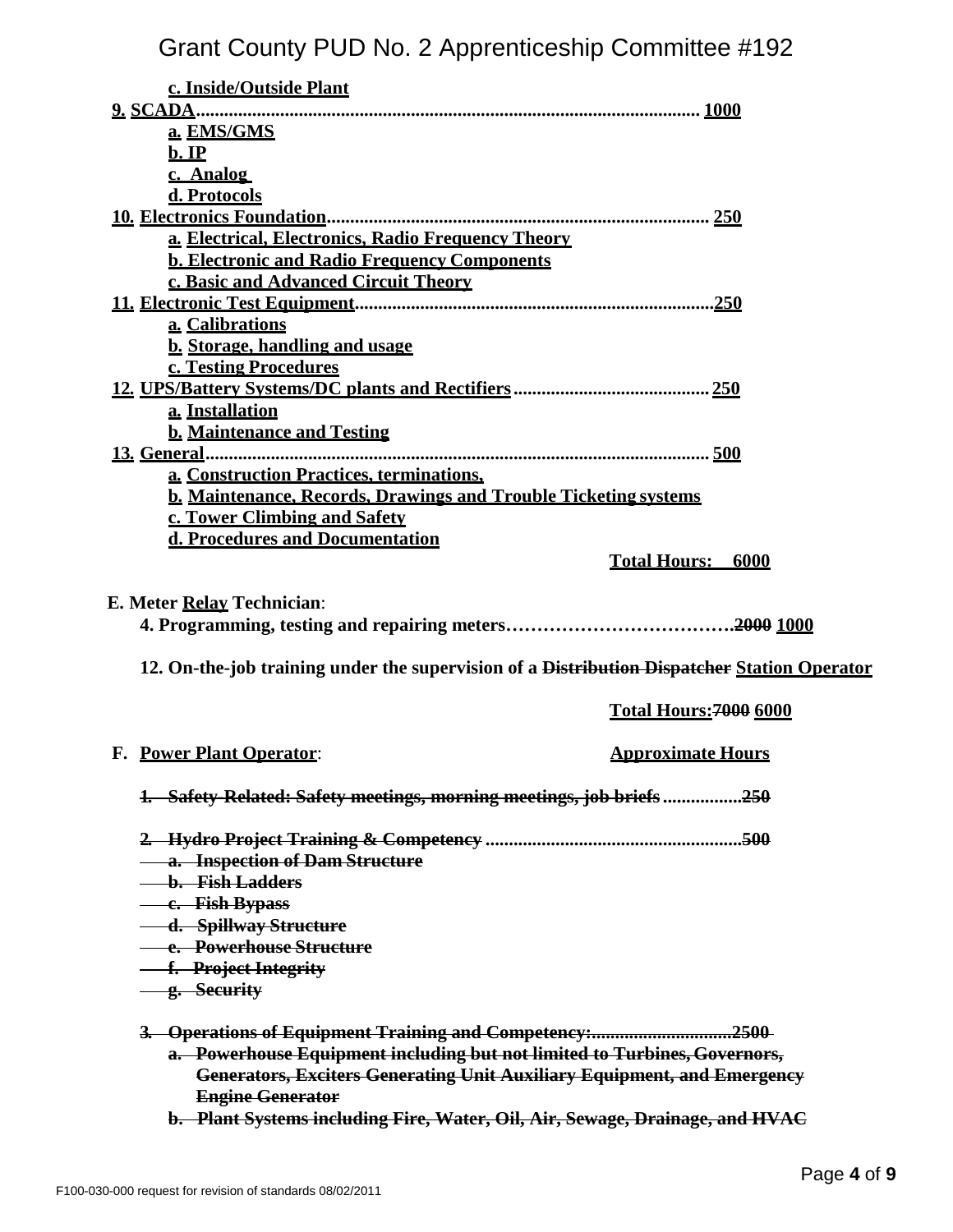## **c. High and Low Voltage Metal Clad Substations, 125 VDC Battery System, and 480V UPS System**

| 4. Operations of Equipment Training and Competency 750                                |
|---------------------------------------------------------------------------------------|
| <b>- a. Fish Ladders</b>                                                              |
| <b>b.</b> Fish Bypass                                                                 |
| - e. Spillway                                                                         |
| - d. Spillway Emergency Operations                                                    |
| <b>- e. Reservoirs, Waterways</b>                                                     |
| <b>-- f. Gravity Supply and Related Systems</b>                                       |
| - g. Emergency Engine Generator                                                       |
| - h. Metal Clad Substation                                                            |
|                                                                                       |
| 6. a. Inspection of reservoirs, waterways, and related hydraulic systems.             |
| b. Operation of spillway gates and fish passing facilities 186                        |
|                                                                                       |
| <del>7. Routine work and yard switching in the transmission sub-station</del> 186     |
| 8. Supervised switchboard training in the control room310                             |
|                                                                                       |
|                                                                                       |
| <b>Total Hours: 6000</b>                                                              |
| <u>1. Safety Related: Safety meetings, morning meetings, job briefs</u> 250           |
|                                                                                       |
| a. Inspection of Dam Structure                                                        |
| <b>b. Fish Ladders</b>                                                                |
| c. Fish Bypass                                                                        |
| d. Spillway Structure                                                                 |
| e. Powerhouse Structure                                                               |
| f. Project Integrity                                                                  |
| g. Security                                                                           |
| 3. Operations of Equipment Training and Competency 2500                               |
| a. Powerhouse Equipment including but not limited to Turbines, Governors, Generators, |
| <b>Exciters, Generating Unit Auxiliary Equipment, and Emergency Engine Generator</b>  |
| <b>b. Plant Systems including Fire, Water, Oil, Air, Sewage, Drainage, and HVAC</b>   |
| c. High and Low Voltage Metal Clad Substations. 125 VDC Battery System. and 480V UPS  |
| <b>System</b>                                                                         |
|                                                                                       |
| a. Fish Ladders                                                                       |
| <b>b. Fish Bypass</b>                                                                 |
| c. Spillway                                                                           |
| d. Spillway Emergency Operations                                                      |
| e. Reservoirs, Waterways                                                              |
| f. Gravity Supply and Related Systems                                                 |
| g. Emergency Engine Generator                                                         |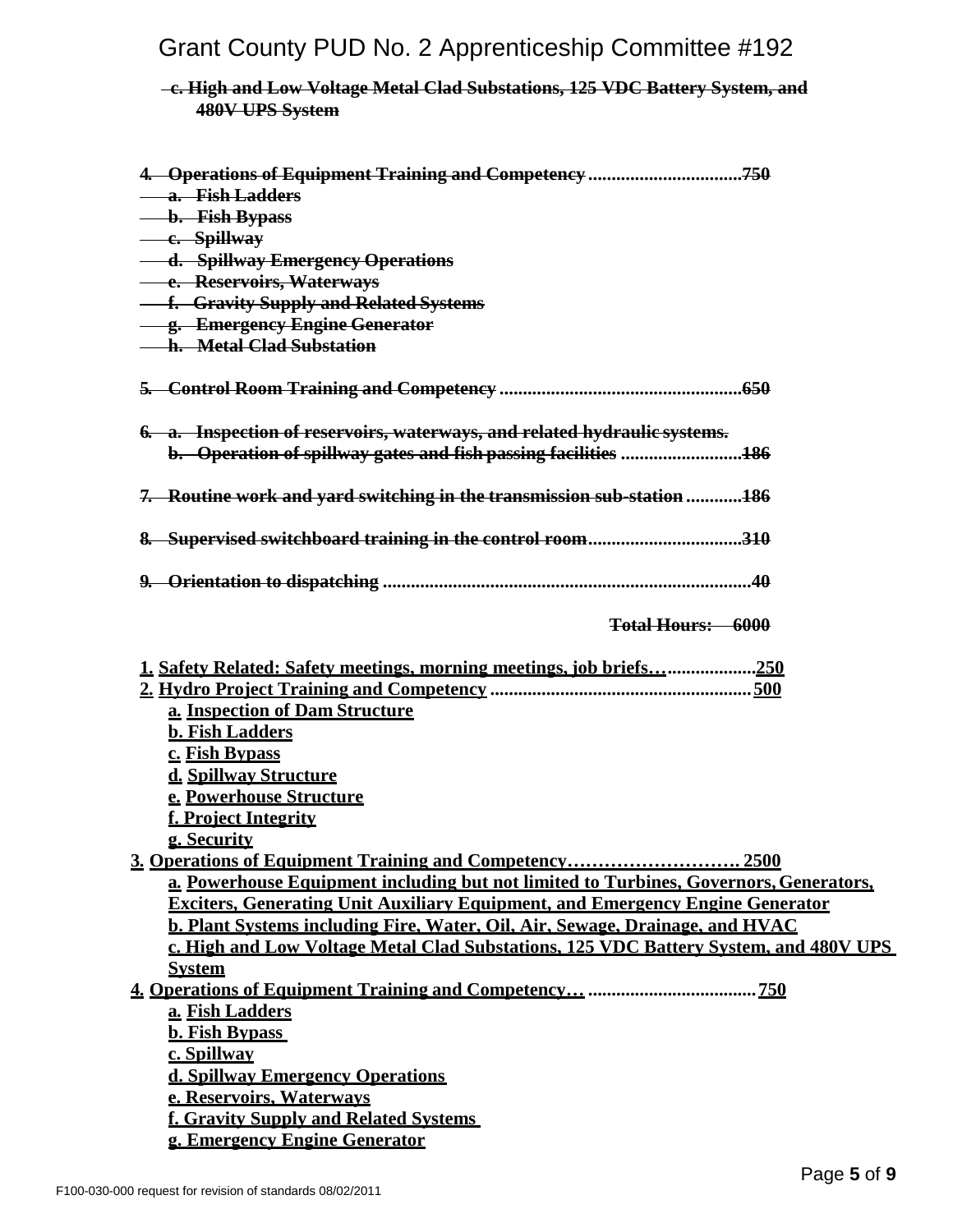| h. Metal Clad Substation                                         |                          |  |
|------------------------------------------------------------------|--------------------------|--|
|                                                                  |                          |  |
| a. Computer Control Systems for Generating Units                 |                          |  |
| <b>b. Spillway Control</b>                                       |                          |  |
| c. Plant Systems                                                 |                          |  |
| d. HVAC                                                          |                          |  |
| e. Security                                                      |                          |  |
| f. Fire System                                                   |                          |  |
| g. Station Service                                               |                          |  |
| h. Electronic Log                                                |                          |  |
| <u>i. Emergency Communications</u>                               |                          |  |
| <b>j. Plant Annunciation System</b>                              |                          |  |
|                                                                  |                          |  |
|                                                                  |                          |  |
| a. Switchvard                                                    |                          |  |
| <b>b. Operation of Switchvard as directed by System Operator</b> |                          |  |
| c. Emergency Systems                                             |                          |  |
| d. Emergency Engine Generator                                    |                          |  |
| e. Fire System                                                   |                          |  |
| f. High and Low Voltage Station Service                          |                          |  |
| g. 125 VDC Battery System                                        |                          |  |
| <b>h. Inspections of Equipment</b>                               |                          |  |
| i. Records and Logs                                              |                          |  |
| <b>i. Clearance Procedures</b>                                   |                          |  |
|                                                                  | .80                      |  |
|                                                                  |                          |  |
|                                                                  | <b>Total Hours: 6000</b> |  |
|                                                                  |                          |  |
|                                                                  |                          |  |

## **G. Power System Electrician**

**13. On-the-job training under supervision of a Distribution Dispatcher Station Operator** 

| <b>H. Fiber Network Technician</b>            | <b>Approximate Hours</b> |
|-----------------------------------------------|--------------------------|
|                                               |                          |
| a. Compliance, CIP Procedures and guidelines  |                          |
| 2. Safety                                     |                          |
| a. Meetings, Inspection and Care of Equipment |                          |
| <b>b. Personal Protective Equipment</b>       |                          |
| c. Fiber Optic Safety Protocols               |                          |
|                                               | <u>150</u>               |
| a. Standards and Diagrams                     |                          |
| <b>b. Print Reading and Cut Sheets</b>        |                          |
| c. As-Builts                                  |                          |
| d. Color Codes                                |                          |
|                                               |                          |
| a. Trunk and Distribution                     |                          |
| <b>b. Prep and Splicing, Fusion Splicer</b>   |                          |
| c. Terminating. Mechanical Termination        |                          |
|                                               | . <u>750</u>             |
| a. Overhead                                   |                          |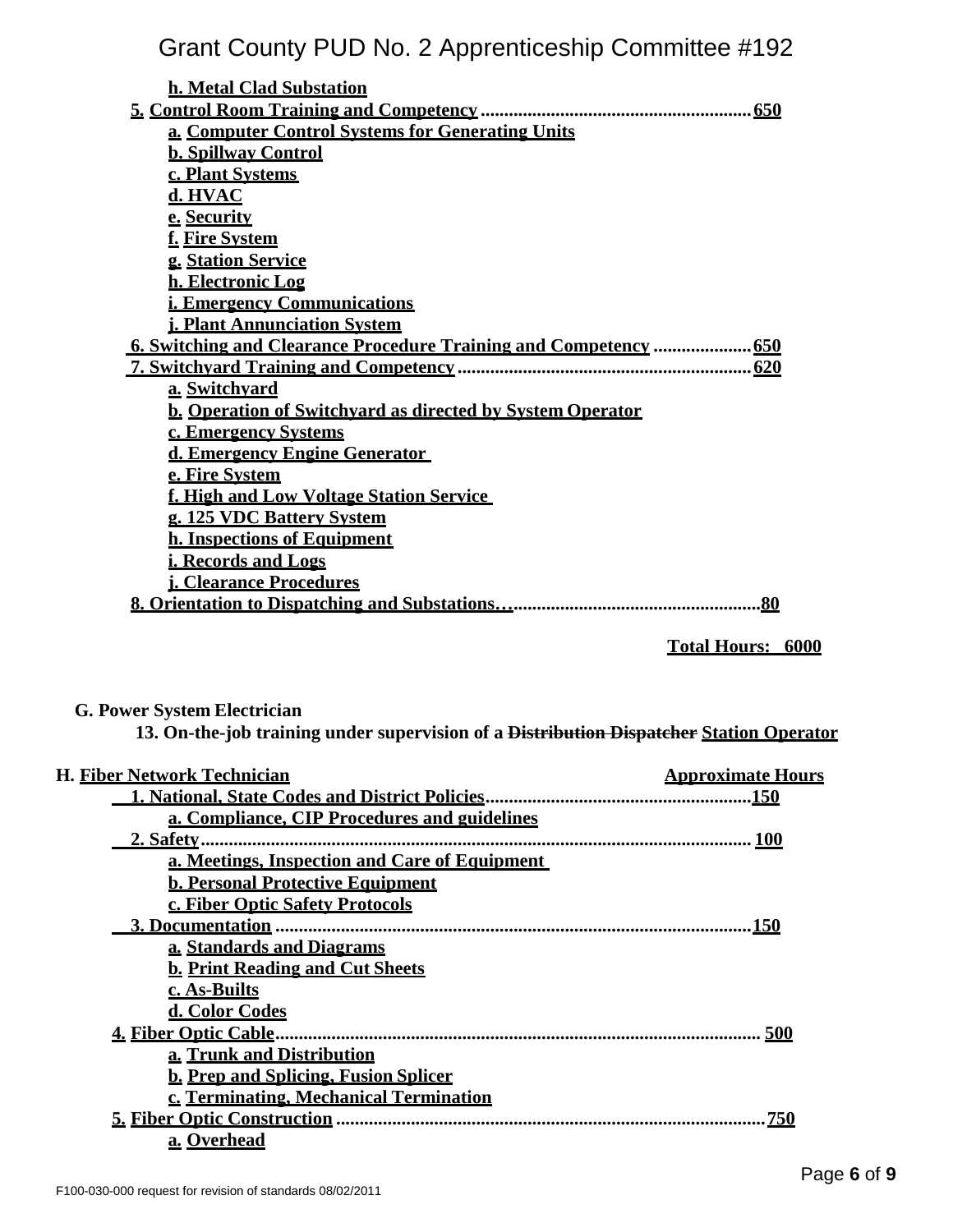| <b>b.</b> Underground                                                  |
|------------------------------------------------------------------------|
| c. Storage and Splice cans                                             |
| 6. ONT installations.<br>500                                           |
| a. Installation, replacement, repair, powering                         |
| <u>.250</u>                                                            |
| a. Patch Panel Port                                                    |
| <b>b. Switch and Blade</b>                                             |
| <b>1000</b>                                                            |
| a. Wholesale Fiber                                                     |
| <b>b. District Networks</b>                                            |
| c. Inside/Outside Plant                                                |
| d. System Restoration                                                  |
| <b>200</b>                                                             |
| a. Line Crew 120 hours                                                 |
| <b>b. Electronic Technician 80 hours</b>                               |
|                                                                        |
| a. OTDR, Power(light) Meter, Visual Fault Indicator                    |
| <b>b. Storage, handling and usage</b>                                  |
| c. Troubleshooting/Testing Procedures                                  |
| 200                                                                    |
| <b>a. Construction Practices</b>                                       |
| <b>b. Maintenance, Records, Drawings and Trouble Ticketing systems</b> |

#### **Total Hours: 4000**

#### **IX. RELATED/SUPPLEMENTAL INSTRUCTION:**

A. The methods of related/supplemental training must be indicated below (check those that apply):

- **(X)** Private Technical/Vocational college
- **(X)** Sponsor Provided (lab/classroom)

#### **X. ADMINISTRATIVE/DISCIPLINARY PROCEDURES:**

**4. Each apprentice shall maintain a shop record in which he/she shall list daily, the number of hours worked on each work process. Where there is not free time after the crew comes in to make out this record on the District's time, it will be done on his/her own time without compensation. This record shall be verified by the supervisor or foreman and shall be submitted to the supervisor of training monthly. Each apprentice shall submit this record to the supervisor of training by the last scheduled workday of the first full week in the new month. Failure to submit by this timeframe may result in an extension of hours added to the end of the term of the apprenticeship equal to the number of hours not submitted timely. The supervisor or foreman responsible for the apprentice shall submit a written progress report covering each six months' work and submit it within 30 days of the end of that period. The training coordinator shall maintain a cumulative record of each apprentice showing his/her progress in acquiring knowledge of the various**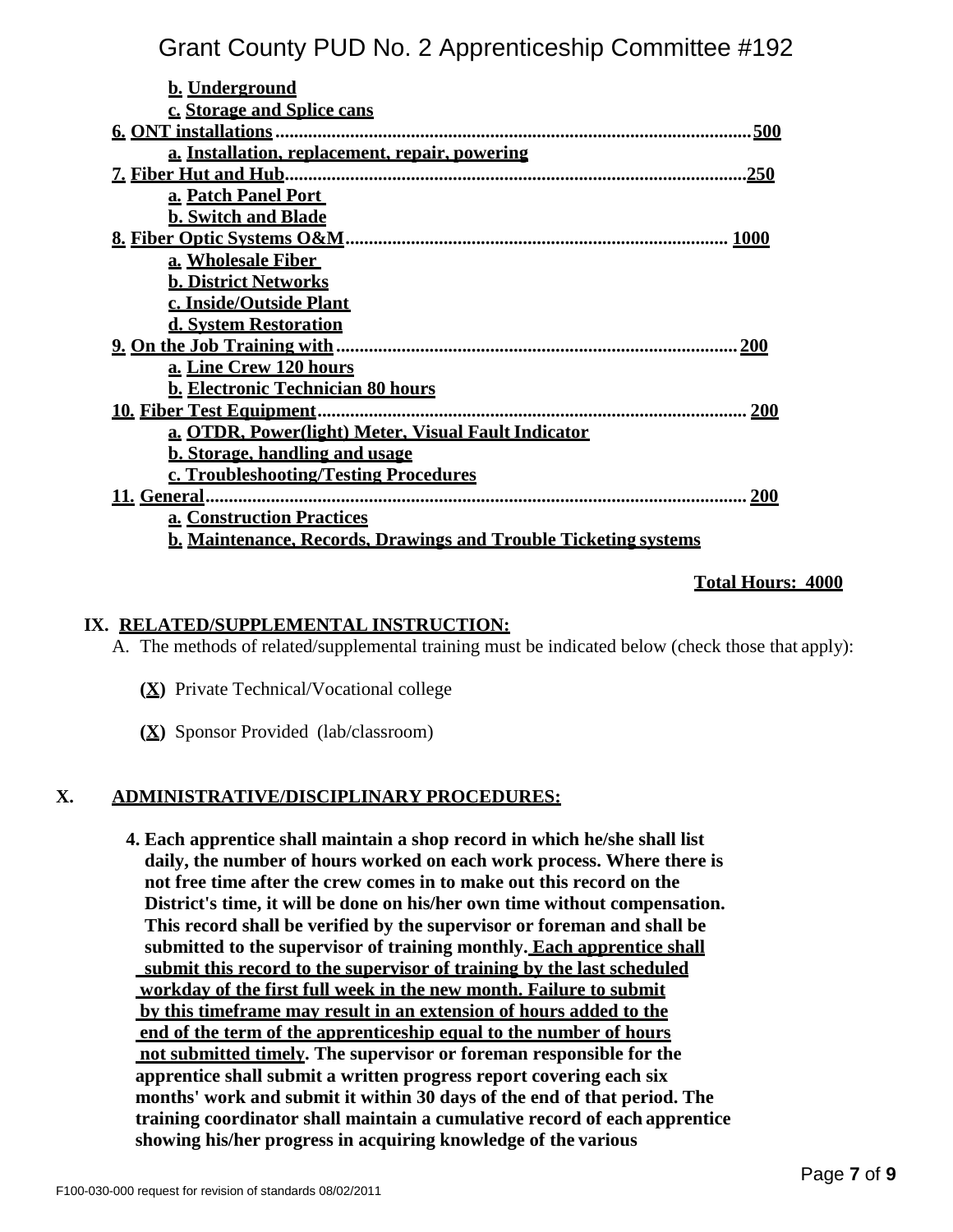**manipulative skills in the training, together with such other information as may be necessary to provide an adequate apprenticeship record. The Apprenticeship Committee may recommend the form of reports of apprentices to show progress in the trade and in related instruction.**

**7. First Aid Training:** 

**All apprentices shall acquire during the first year of their apprenticeship and maintenance maintain during their term of apprenticeship, a basic first-aid card that meets the requirements of the Washington State Department of Labor and Industries.**

**9. Apprenticeship Committee Meetings:**

**Substitutes Alternates: Substitutes Alternates may attend the Apprenticeship Committee meeting at the request of an absent member and shall retain all rights and privileges of the absent member. Normally a union member will substitute for a union member on the committee and a management person will substitute for a management member on the committee.**

#### **B.**

**3. Sponsor Disciplinary Procedures:**

**None If the apprentice has not submitted the hours for the previous month by the first full week of the new month, he or she will be contacted by their supervisor and may face disciplinary action involving the extension of the term of apprenticeship equal to the number of hours which were not submitted timely or at all.**

## **XI. SPONSOR – RESPONSIBILITIES AND GOVERNING STRUCTURE**

#### **[Please delete and replace committee in its entirety]**

E. Committee governance (if applicable): (see WAC 296-05-009)

c.The employer representatives shall be: **(Grant County Public Utility District)**

**Jacob Johnson, Chair PO Box 878 Ephrata, WA 98823** 

**Mindy Johnston PO Box 878 Ephrata, WA 98823**  **PO Box 878 Ephrata, WA 98823** 

**Chris Heimbigner** 

**Jack Mizner PO Box 878 Ephrata, WA 98823** 

**Jeremy Robertson, Alternate PO Box 878 Ephrata, WA 98823**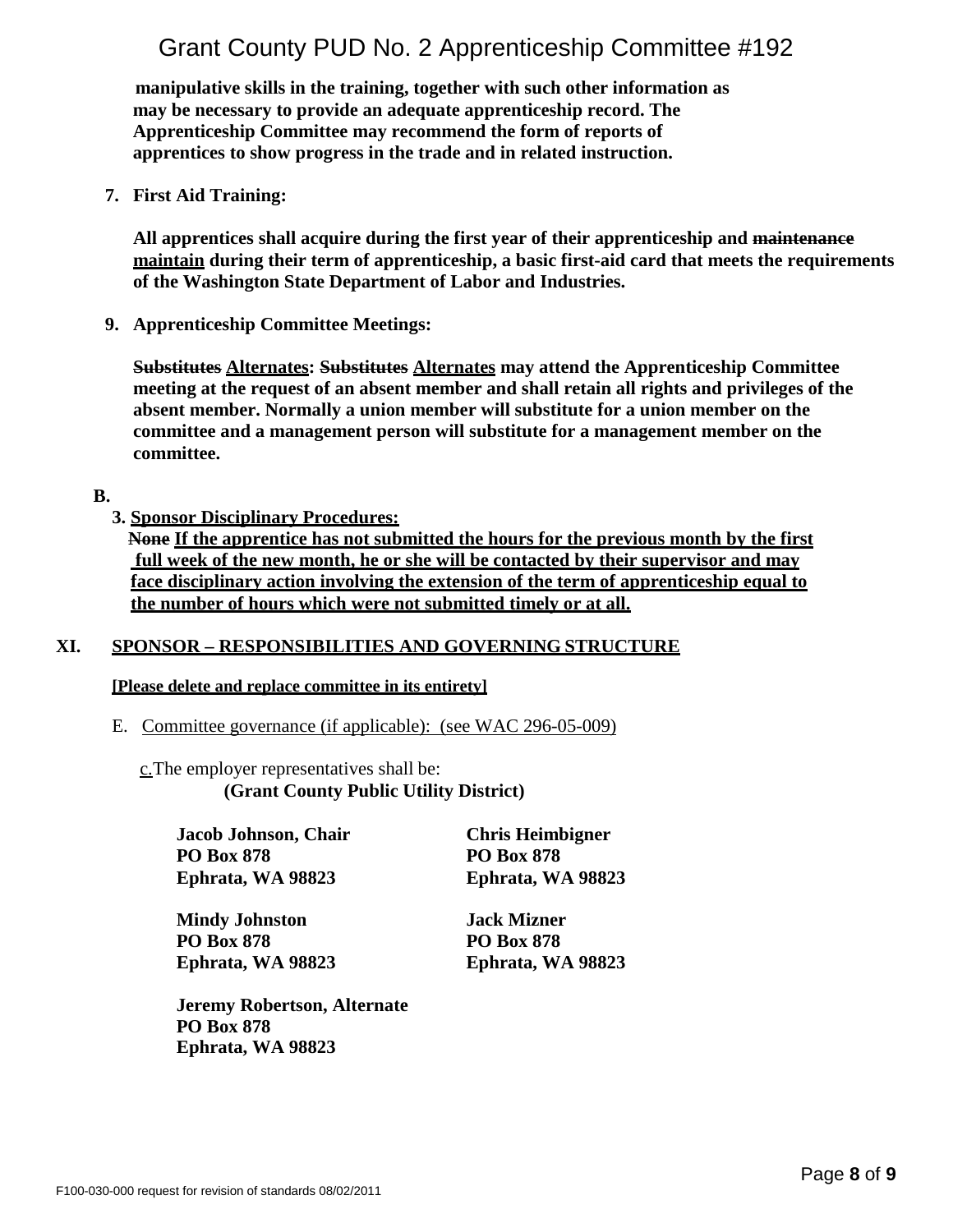d.The employee representatives shall be: **(IBEW Local 77)** 

> **Andy Martin, Secretary PO Box 878 Ephrata, WA 98823**

**Rebekah Lutz PO Box 878 Ephrata, WA 98823**  **John Bowkett PO Box 878 Ephrata, WA 98823** 

**Eric Huber PO Box 878 Ephrata, WA 98823** 

**David Boggs, Alternate PO Box 878 Ephrata, WA 98823**

## **XIII. TRAINING DIRECTOR/COORDINATOR:**

**Nes Hanson Katie Boswell, Training Director/Coordinator PO Box 878 Ephrata, WA 98823**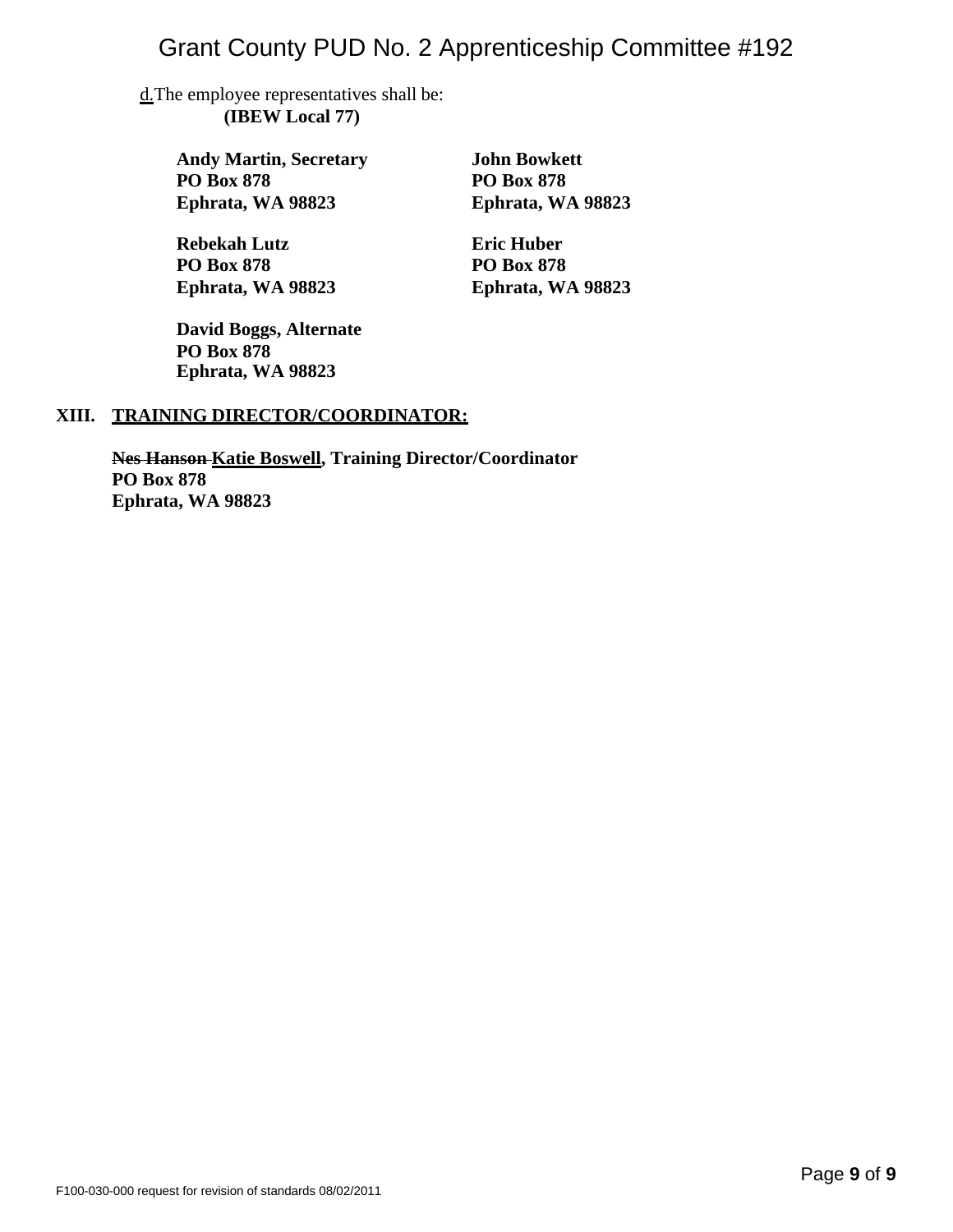Teri Gardner 2-25-2022

Department of Labor & Industries Apprenticeship Section PO Box 44530 Olympia WA 98504-4530



# **Journey Level Wage Rate**

**From which apprentices' wages rates are computed**

## TO: Washington State Apprenticeship & Training Council

## From Grant County PUD No. 2 Apprenticeship Committee #192

(NAME OF STANDARDS)

| <b>Occupations</b>     | County(s) | Journey<br>Level Wage<br>Rate | Effective<br>Date: |
|------------------------|-----------|-------------------------------|--------------------|
| Fiber Optic Technician | Grant     | 40.71                         | $1 - 1 - 2022$     |
|                        |           |                               |                    |
|                        |           |                               |                    |
|                        |           |                               |                    |
|                        |           |                               |                    |
|                        |           |                               |                    |
|                        |           |                               |                    |
|                        |           |                               |                    |
|                        |           |                               |                    |
|                        |           |                               |                    |
|                        |           |                               |                    |
|                        |           |                               |                    |
|                        |           |                               |                    |
|                        |           |                               |                    |
|                        |           |                               |                    |
|                        |           |                               |                    |
|                        |           |                               |                    |
|                        |           |                               |                    |
|                        |           |                               |                    |
|                        |           |                               |                    |
|                        |           |                               |                    |
|                        |           |                               |                    |
|                        |           |                               |                    |
|                        |           |                               |                    |
|                        |           |                               |                    |
|                        |           |                               |                    |
|                        |           |                               |                    |
|                        |           |                               |                    |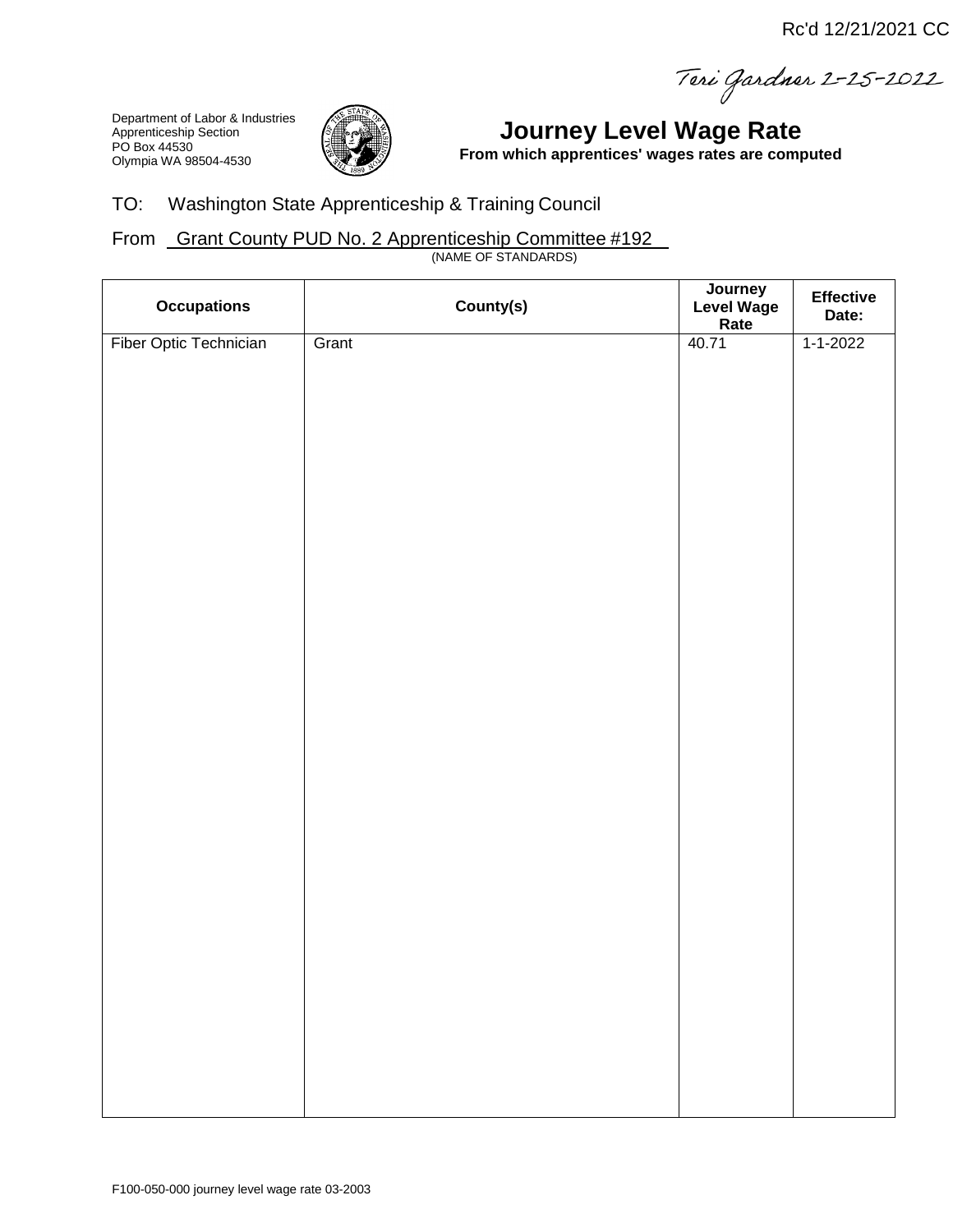Teri Gardner 2-17-2022 **Apprenticeship Related/Supplemental Instruction (RSI) Plan Review**

| Program Sponsor                                               |                        |  |  |
|---------------------------------------------------------------|------------------------|--|--|
| Grant County PUD Joint Apprenticeship Training Committee JATC |                        |  |  |
| <b>Skilled Occupational Objective</b>                         |                        |  |  |
| Fiber Optic Technician                                        |                        |  |  |
| Term/OJT Hours                                                | <b>Total RSI Hours</b> |  |  |
| 4000                                                          | 292                    |  |  |
| <b>Training Provider</b>                                      |                        |  |  |
| Light Brigade / Big Bend Community College                    |                        |  |  |

By the signature placed below, the **program sponsor** agrees to provide the prescribed RSI for each registered apprenticeship and assures that:

- 1. The RSI content and delivery method is and remains reasonably consistent with the latest occupational practices, improvements, and technical advances.
- 2. The RSI is coordinated with the on-the-job work experience.
- 3. The RSI is provided in safe and healthful work practices in compliance with WISHA and applicable federal and state regulations.

GCPUD JATC Chairman Jacob Johnson

Printed Name of Program Sponsor **Signature of Program Sponsor** Signature of Program Sponsor

By the signature placed below, the **training provider** assures that:

- 1. The RSI will be conducted by instructors who meet the qualifications of "competent instructor" as described in WAC 296-05-003.
	- a. Has demonstrated a satisfactory employment performance in his/her occupation for a minimum of three years beyond the customary learning period for that occupation; and
	- b. Meets the State Board for Community and Technical Colleges requirements for a professional technical instructor (see WAC 131-16-080 through -094), or be a subject matter expert, which is an individual, such as a journey worker, who is recognized within the industry as having expertise in a specific occupation; and
	- c. Has training in teaching techniques and adult learning styles, which may occur before orwithin one year after the apprenticeship instructor has started to provide the related technical instruction.
- 2. If using alternative forms of instruction, such as correspondence, electronic media, or other self-study, such instruction is clearly defined.

Pam Wooten

Print Name Training Provider **Signature of Training Provider** Signature of Training Provider

Business Development<br>
Title of Training Provider<br>
Title of Training Provider

**Organization of Training Provider** 

*If there are additional training providers, please provide information and signatures on the next page.*

*Additional Resources: [Apprenticeship Related Supplemental Instruction \(RSI\) Plan Review Glossary of Term](http://www.lni.wa.gov/FormPub/Detail.asp?DocID=2075) [\(F100-519-000\)](http://www.lni.wa.gov/FormPub/Detail.asp?DocID=2075) and [Apprenticeship Related Supplemental Instruction \(RSI\) Plan Review Criteria \(F100-521-](http://www.lni.wa.gov/FormPub/Detail.asp?DocID=2077) [000\).](http://www.lni.wa.gov/FormPub/Detail.asp?DocID=2077)* 

**SBCTC Program Administrator** has reviewed RSI plan and recommendations of the Trade Committee.

Click or tap here to enter text.

Print Name of SBCTC Program Administrator Signature of SBCTC Program Administrator Date

Rc'd 2/15/2022 CC

F100-520-000 Apprenticeship Related/Supplemental Instruction (RSI) Plan Review 06-2018 Page 1 of 4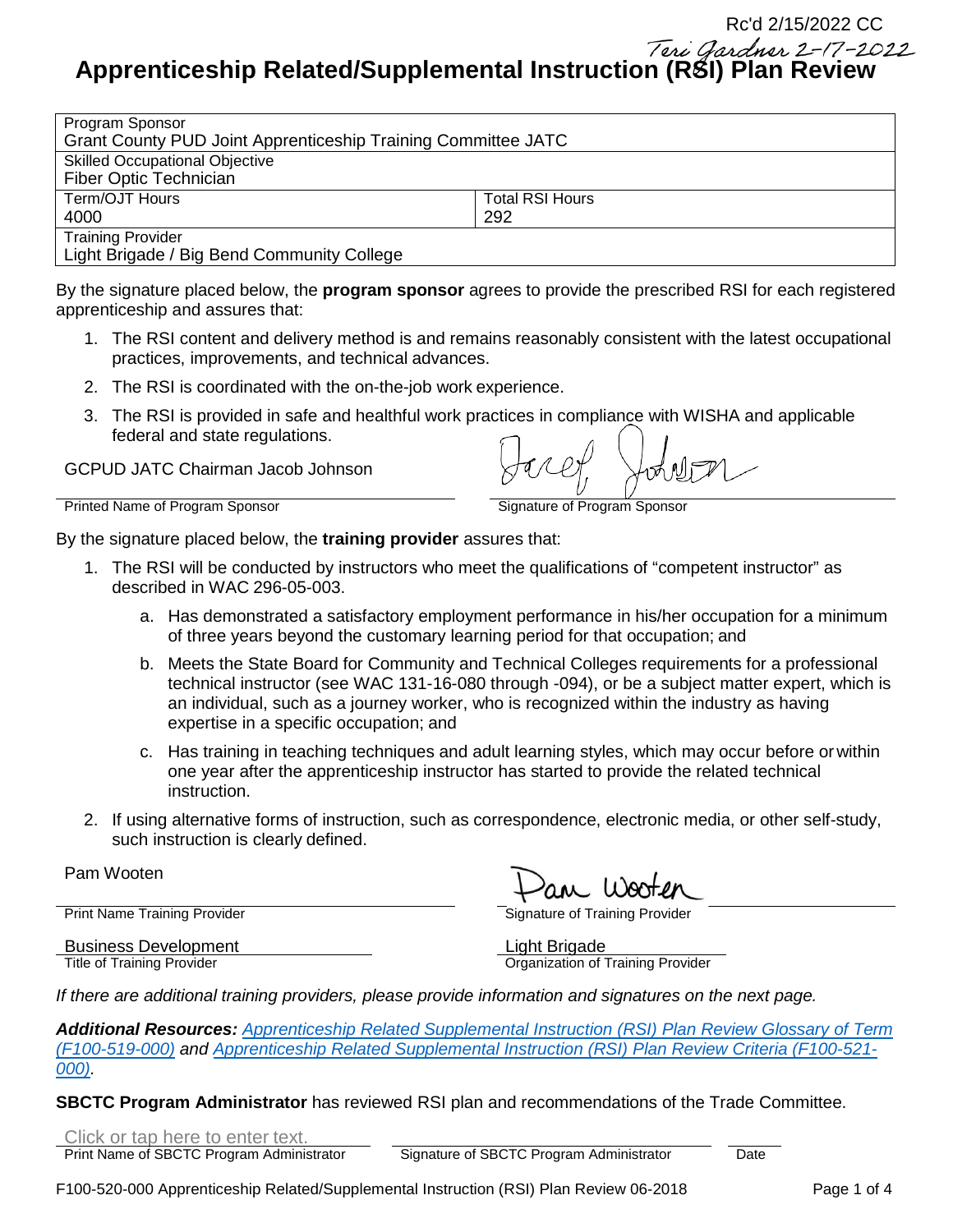## □ SBCTC recommends approval □ SBCTC recommends return to sponsor **Additional Training Providers (if necessary)**

Daneen Berry-Guerin<br>Print Name Training Provider

Click or tap here to enter text.<br>Print Name Training Provider

Click or tap here to enter text.<br>Print Name Training Provider

Click or tap here to enter text. Click or tap here to enter text. Title of Training Provider **Organization of Training Provider** Creation of Training Provider

Click or tap here to enter text.<br>Print Name Training Provider

Click or tap here to enter text.<br>
Title of Training Provider<br>
Click or tap here to enter text.

Click or tap here to enter text. Print Name Training Provider Signature of Training Provider Signature of Training Provider

Title of Training Provider **Organization of Training Provider** Creation of Training Provider

Click or tap here to enter text. Print Name Training Provider Signature of Training Provider Signature of Training Provider

Click or tap here to enter text.<br>
Title of Training Provider<br>
Click or tap here to enter text.<br>
Organization of Training Provider

Click or tap here to enter text.<br>Print Name Training Provider

Click or tap here to enter text.<br>
Title of Training Provider (Title of Training Provider or the Click or tap here to enter text.

Click or tap here to enter text.<br>Print Name Training Provider

Title of Training Provider Organization of Training Provider

Click or tap here to enter text. Print Name Training Provider Signature of Training Provider Signature of Training Provider

Click or tap here to enter text.<br>
Title of Training Provider<br>
Click or tap here to enter text.<br>
Organization of Training Provider

**Signature of Training Provider** 

Dean of Workforce Education<br>
Title of Training Provider<br>
Title of Training Provider<br>
Big Bend Community College **Organization of Training Provider** 

**Signature of Training Provider** 

Click or tap here to enter text.<br>
Title of Training Provider<br>
Click or tap here to enter text.<br>
Organization of Training Provider Organization of Training Provider

**Signature of Training Provider** 

**Signature of Training Provider** 

**Organization of Training Provider** 

Click or tap here to enter text. Click or tap here to enter text.

Organization of Training Provider

**Signature of Training Provider** 

Organization of Training Provider

**Signature of Training Provider** 

Click or tap here to enter text. Click or tap here to enter text.

**Organization of Training Provider**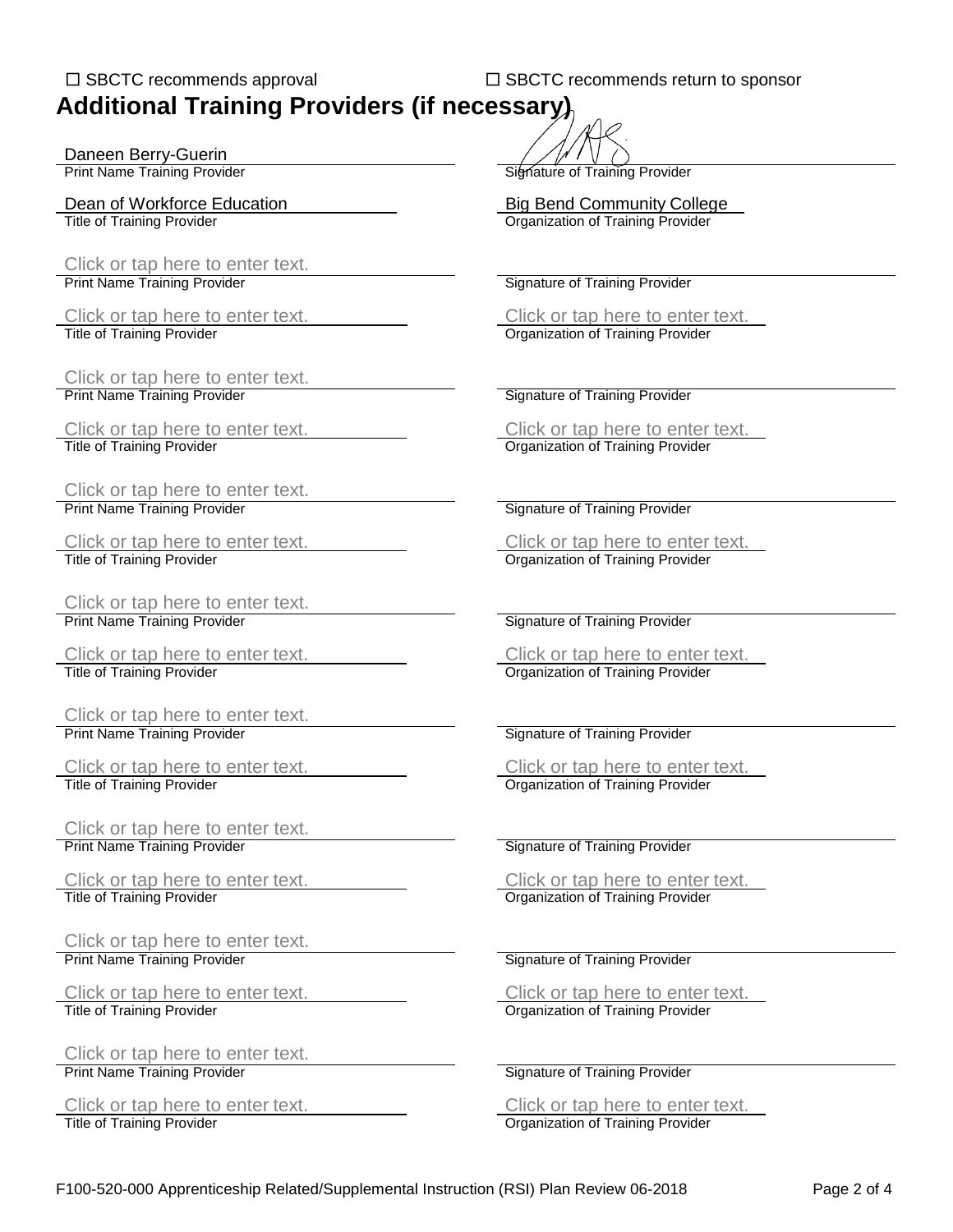| Program Sponsor:             | <b>Skilled Occupational Objective:</b> |
|------------------------------|----------------------------------------|
| <b>Grant County PUD JATC</b> | Click or tap here to enter text.       |

*Note:* The description of each element must be in sufficient detail to provide adequate information for review by the SBCTC and Review Committee. To add more elements, click on the plus sign that appears below the "Description of element/course" field.

#### **Describe minimum hours of study per year in terms of (check one):**

 $\boxtimes$  12-month period from date of registration.

□ Defined 12-month school year.

 $\square$  2,000 hours of on-the-job training.

|                                                                                                                  | <b>Planned Hours:</b><br>77              |
|------------------------------------------------------------------------------------------------------------------|------------------------------------------|
| Mode of Instruction (check all that apply)                                                                       |                                          |
| $\boxtimes$ Lab<br>$\boxtimes$ Classroom<br>$\Box$ Online $\Box$ Self-Study                                      |                                          |
| Provided by: Big Bend Community College                                                                          |                                          |
| Description of element/course:                                                                                   |                                          |
| Introduction to Fiber Optics: Theory, Systems, and Applications                                                  |                                          |
|                                                                                                                  |                                          |
| Element/Course:<br>100 Introduction to Industrial Safety and Health                                              | <b>Planned Hours:</b><br>33              |
| Mode of Instruction (check all that apply)                                                                       |                                          |
| $\boxtimes$ Classroom<br>$\Box$ Lab<br>$\Box$ Online<br>□ Self-Study                                             |                                          |
| Provided by: Big Bend Community College                                                                          |                                          |
| Description of element/course:                                                                                   |                                          |
| Introduction to basic industrial safety and health incorporating OSHA/WISHA rules and regulations, personal      |                                          |
| protective equipment, chemical safety, tool safety, material handling safety, machine safety, electrical safety, |                                          |
| fire protection, health protection, safe working practices and anti-harassment training.                         |                                          |
|                                                                                                                  |                                          |
| Element/Course: Fiber Optics 1-2-3                                                                               | Planned Hours:<br>32                     |
| Mode of Instruction (check all that apply)                                                                       |                                          |
| $\square$ Online<br>$\boxtimes$ Classroom<br>$\boxtimes$ Lab<br>$\Box$ Self-Study                                |                                          |
| Provided by: Light Brigade                                                                                       |                                          |
| Description of element/course:                                                                                   |                                          |
| The course is designed to provide an understanding of fiber optic technology, how fiber works, various link      |                                          |
| components as well as industry standards and best practices. Knowledge gained from the classroom                 |                                          |
| session is then applied in two days of hands-on skills exercises.                                                |                                          |
|                                                                                                                  |                                          |
|                                                                                                                  |                                          |
| FIBER OPTICS FOR UTILITIES LEVEL 1 TECHNICIAN<br>Element/Course:                                                 | <b>Planned Hours:</b><br>24              |
| Mode of Instruction (check all that apply)                                                                       |                                          |
| ⊠ Classroom<br>$\boxtimes$ Lab $\Box$ Online<br>□ Self-Study                                                     |                                          |
|                                                                                                                  |                                          |
| Provided by: Light Brigade<br>Description of element/course:                                                     |                                          |
| Hands-on skills training includes splicing, termination, testing, and troubleshooting to increase efficiency,    |                                          |
| reliability, and deployment speed in the field.                                                                  |                                          |
|                                                                                                                  |                                          |
|                                                                                                                  | 8                                        |
| FIBER OPTICS FOR UTILITIES LEVEL 2 DESIGNER<br>Element/Course:<br>Mode of Instruction (check all that apply)     | Planned Hours:                           |
| $\square$ Online<br>$\boxtimes$ Classroom<br>$\Box$ Lab<br>$\Box$ Self-Study                                     |                                          |
|                                                                                                                  |                                          |
| Provided by: Light Brigade<br>Description of element/course:                                                     |                                          |
| examines fiber optic design parameters, cable management alternatives, route planning, optical                   |                                          |
|                                                                                                                  |                                          |
| testing requirements, test results interpretation, and cable system design.                                      |                                          |
|                                                                                                                  |                                          |
| ADVANCED OUTSIDE PLANT TECHNICIAN<br>Element/Course:<br>Mode of Instruction (check all that apply)               | $\overline{32}$<br><b>Planned Hours:</b> |
| $\Box$ Self-Study<br>$\boxtimes$ Classroom<br>$\boxtimes$ Lab<br>$\Box$ Online                                   |                                          |